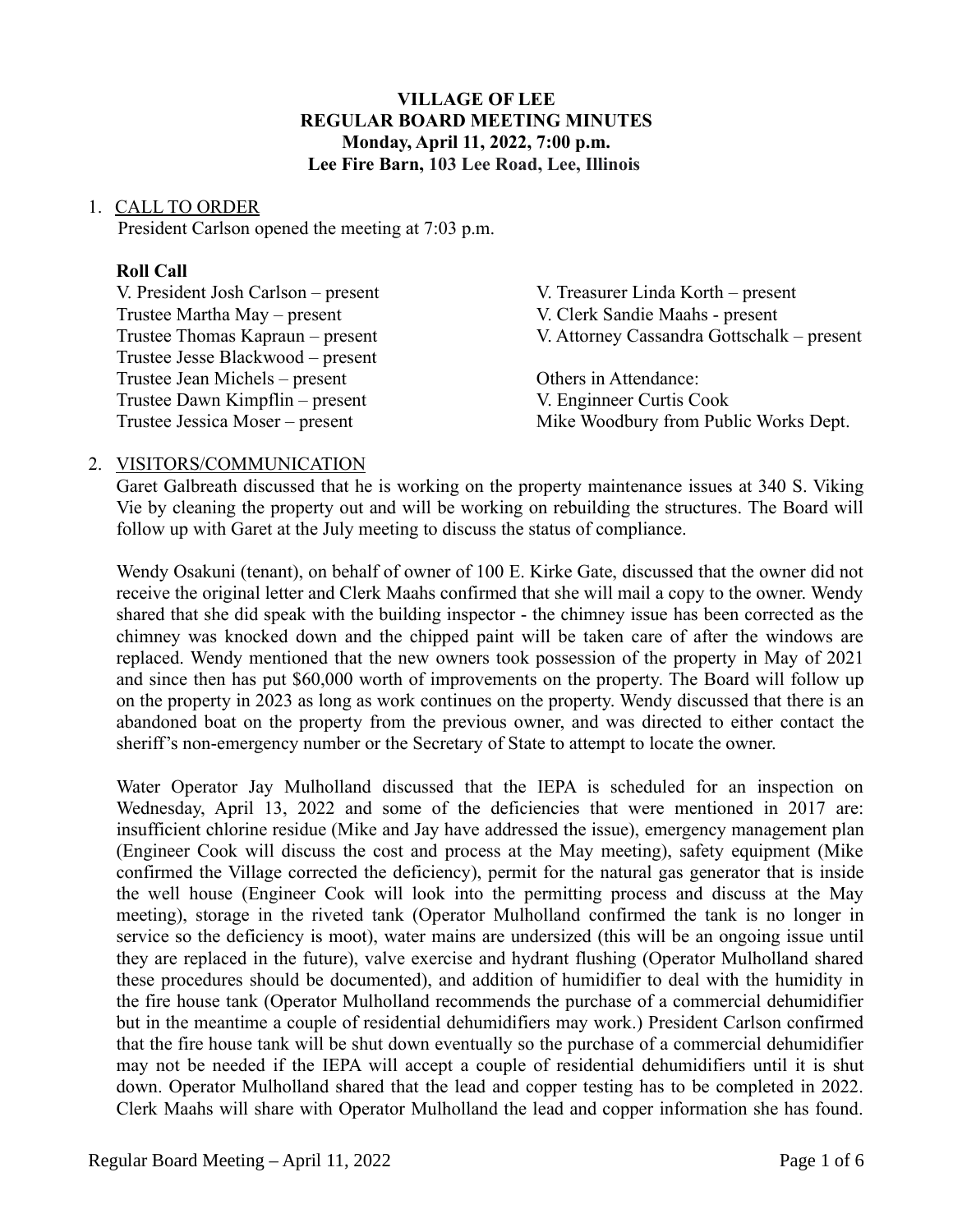Operator Mulholland also needs to complete a mandatory service line inventory by 2023 and the EPA is giving out grants for municipalities for this project. Engineer Cook will look into the grants for the service line inventory and the cost of completing the inventory. Operator Mulholland shared that the consumer confidence report is due and will work with Clerk Maahs to complete that in May. Operator Mulholland recommended that the Village continue to use PACE for its testing and has already informed the IEPA that the Village will not be using its lab services. Operator Mulholland will share the IEPA inspection report from the inspection on April  $13<sup>th</sup>$  as soon as he receives it.

Trustee May attended the Regional Planning Commission meeting, and learned that each municipality in DeKalb County is going to receive \$100,000 that can be used for whatever purposes the municipality chooses. Trustee May recommended using it for the service line inventory project. Operator Mulholland discussed that there are grants for the service line inventory and that money would be better spent elsewhere in the Village.

Trustee May discussed that Leading Lee Forward may be eligible for another \$25,000 grant. Clerk Maahs stated that if Leading Lee Forward is going to continue to accept grants it needs to separate itself from the Village or needs to officially become a part of the Village. Treasurer Korth is going to gather information on costs to purchase items and will schedule another Leading Lee Forward meeting. The Board discussed if Leading Lee Forward separates from the Village it will need to come up with its own board and if it becomes a committee of the Village then the board members who attend would be paid for attending those meetings.

## 3. NEW BUSINESS

- a. Reports of Village Employees/Officers
	- i. Curtis Cook Village Engineer
		- Update on Water Tower Project

Village Engineer Cook confirmed that the water tower plans have been submitted to the IEPA and will be looking into grant money and loan forgiveness for the water tower. The archaeologist finished up their work and the test well will be done at the end of April.

Engineer Cook suggested that Village apply for a grant for the service line inventory project and then looking into grants for replacements of lead services for new service connections that may be required. Operator Mulholland discussed that the testing sites for the lead and copper testing sites might change after service lines are replaced.

Engineer Cook spoke with the DeKalb County Administrator about the \$100,000 and suggested the Village use the money on grants that require a match.

ii. Michael Woodbury – Public Works

Mr. Woodbury asked if the Village should hold off on repairing the small leak going to 115 Hardanger until the Village obtains a grant for the service line replacement. Engineer Cook shared that the project will not occur for quite a while and the Village should fix it sooner rather than later.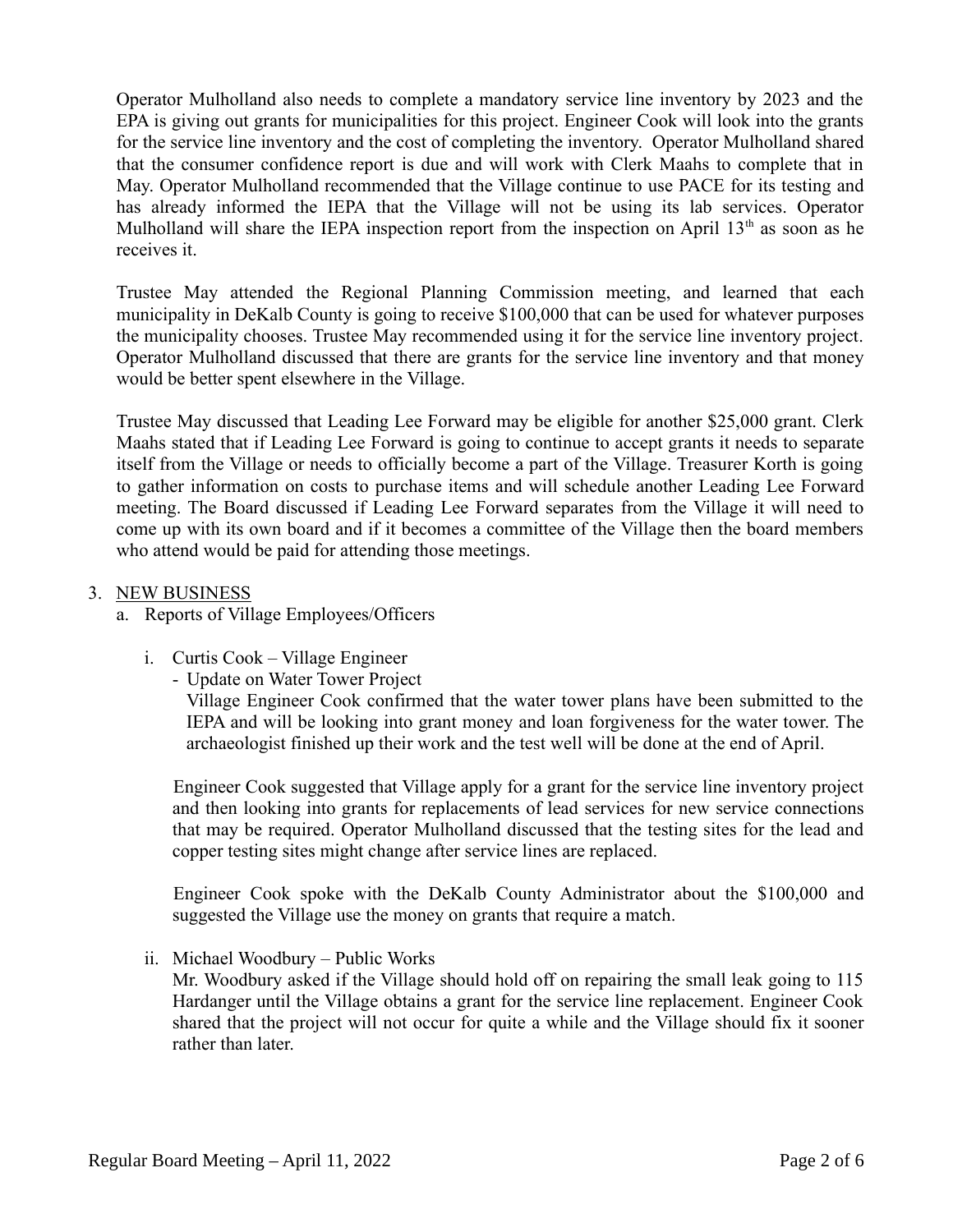iii. Sandie Maahs – Village Clerk

Clerk Maahs shared that she is almost done going through the paperwork in the well house and hopes to have that project completed by the end of May.

- Discussion on Clerk's job description

Trustee May shared concerns in obtaining someone who meets the qualifications. Attorney Gottschalk confirmed that both the clerk and treasurer do not have to live in the Village. The Board will review the job description and discuss further at the May meeting.

- iv. Linda Korth Village Treasurer
	- Discussion on Treasurer's job description

Treasurer Korth discussed that the treasurer's role does require a minimum level of accounting qualifications, which will also require a minimum level of pay. The Board will review the job description and discuss further at the May meeting. Treasurer Korth shared that she works about 22-28 hours a month.

Treasurer Korth is dealing with ComEd as the NICE Center's electrical bill is being billed to the Village. Trustee May will speak with the NICE Center board about paying the bill.

- Discussion on street light behind wellhouse

Treasurer Korth also discussed with ComEd the street light behind the well house as no one is being billed for it and ComEd would like to add to the Village's account. After discussion, Mr. Woodbury will look at the light location to determine if the light benefits the Village's property and Treasurer Korth will let ComEd know that the Village will discuss again at its May meeting.

- Review of John Engh scholarship process

Treasurer Korth has not been notified who is the scholarship winner or been provided documentation that the winner has registered for school to confirm that scholarship funds can be awarded for the last two years. The Board discussed that the winner had to be within the old school bus district for Lee and that the winner announced by the Lee Lions Club does not live within the Village of Lee. Attorney Gottschalk clarified that in the future formal documentation with the winners name should be provided to Treasurer Korth. Treasurer Korth suggested that a form be created with the deadline for the scholarship to be claimed. The Board discussed that in the future the winner should also live within the Village of Lee.

c. Presentation by Rise Broadband

Ron Macek from Rise Broadband reviewed the offerings of Rise to bring fiber services to the homes in the Village through the use of grant funds. The Board discussed the needs for internet services in the Village. The Village will need to sign a right-of-way agreement between Rise and Village and work with Rise grant writers to secure funding. The Village be responsible for construction, installation, and reporting back to the Village status of its work. The Village would need to provide a location for Rise to place its network equipment in one of the Village buildings. The project from start to finish would be approximately six months. Ron will email a sample letter showing support for having Rise Broadband brought to the Village for review and approval at the May meeting. The Board discussed what unlimited means for services.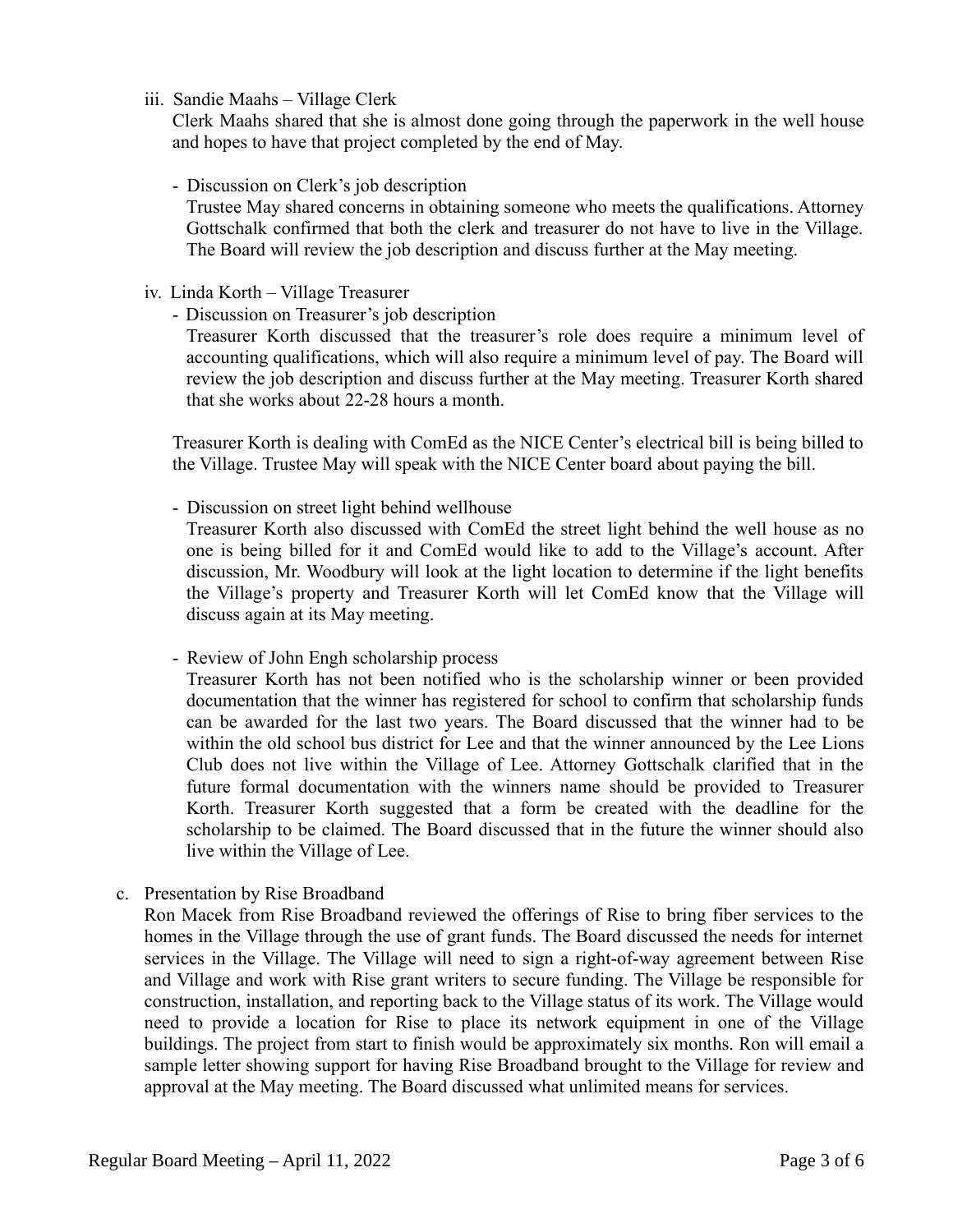b. Discussion and possible approval of Ordinance No. 22-01 - An Ordinance Establishing Non-Public Works Emergency Spending Authority for Corporate Authorities Clerk Maahs reviewed the emergency expenditure process set forth in the Ordinance. Trustee Moser made a Motion to Approve Ordinance No. 22-01 - An Ordinance Establishing Non-Public Works Emergency Spending Authority for Corporate Authorities. Trustee Kimpflin seconded the Motion. Motion passed on the following roll call vote:

Blackwood, Moser, Kapraun, Michels, May, and Kimpflin: yes

### 4. OLD BUSINESS

a. Discussion and possible approval of Ordinance No. 22-02 - An Ordinance Amending Title 7, Chapter 4 of the Village of Lee Municipal Code (Garbage, Recycling, and Yard Waste Containers; Location)

The Board clarified the times that toters can be placed at the curb. Trustee Moser confirmed that those homes who are not in compliance could be sent a letter. Trustee Kimpflin made a Motion to Approve Ordinance No. 22-02 - An Ordinance Amending Title 7, Chapter 4 of the Village of Lee Municipal Code (Garbage, Recycling, and Yard Waste Containers; Location). Trustee Michels seconded the Motion. Motion passed on the following roll call vote:

Moser, Kapraun, Michels, May, Kimpflin, and Blackwood: yes

b. Discussion and possible approval of installation of water line to 115 E. Hardanger Gate in an amount not to exceed \$7,500.00 Trustee Kapraun made a Motion to Approve Installation on Water Line to 115 E. Hardanger Gate in an Amount Not to Exceed \$7,500.00. Trustee Michels seconded the Motion. Motion passed on the following roll call vote:

Kapraun, Michels, May, Kimpflin, Blackwood, and Moser: yes

c. Discussion and possible action on outstanding property maintenance violation letters Trustee Moser shared that the property maintenance violations that went out last September were to provide follow-up this spring as to plans to remedy the issues. Trustee Moser suggested mailing out a follow-up letter to those properties the Village has not heard from asking them to contact Trustee Moser or come to the Village's meeting with a plan on their intentions to remedy the violations. Trustee Moser suggested that the Board ask Attorney Gottschalk to prepare a fine form for the Village to use to start fining people

President Carlson discussed that he will be working with his father on removing the rubbish and debris from his property. President Carlson shared that he will have an update at the June 2022 meeting.

Trustee Moser sent out two letters in the last week for wandering chickens and then having chickens within Village limits. Trustee Moser corresponded with the owner of the wandering chickens and the owner has fenced in the area to solve the issue. The owner of the chickens within Village limits have confirmed that they removed the chickens; however, there is no way to confirm this without going into the house.

Trustee Moser will work with Clerk Maahs on sending follow-up letters to those who have not responded to last years issues.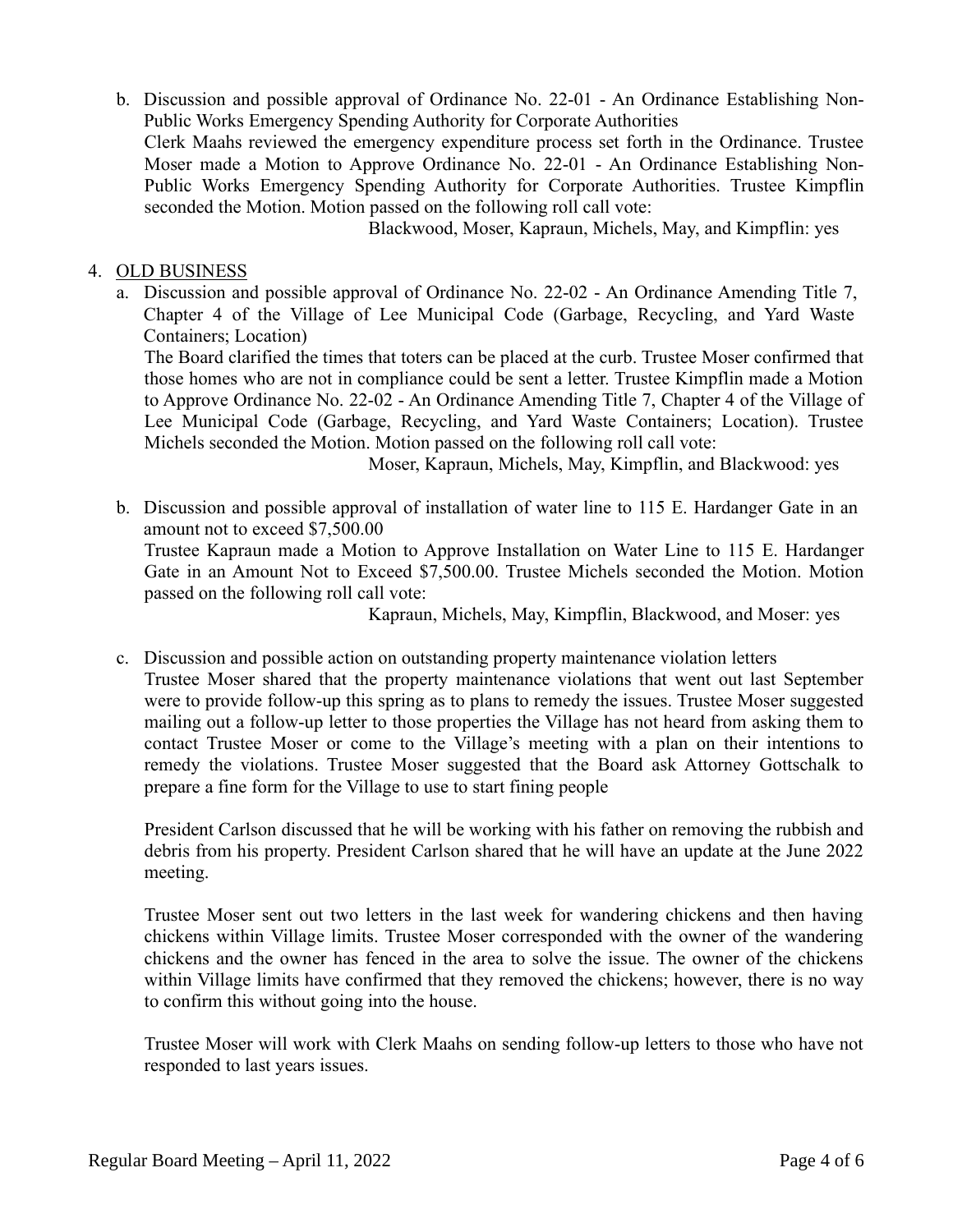Trustee Moser asked that if any board member sees violations that need to followed up on to email her so that she is aware of the issues that need to be follow-up on.

- 5. REVIEW AND CORRECTION/APPROVAL OF MINUTES OF PRECEDING MEETING
	- a. Approval of minutes from March 14, 2022 Regular Board Meeting Attorney Gottschalk noted a scrivener's error on the last page - role instead of roll. Trustee Kapraun made a Motion to Approve the Minutes from March 14, 2022 Regular Board Meeting. Trustee Blackwood seconded the Motion. Motion passed on the following voice vote: Blackwood, Moser, Michels, May, Kapraun, and Kimpflin: yes

## 6. TREASURER'S REPORT

a. Discussion and possible approval of Treasurer's Report Trustee Moser made a Motion to Approve of Treasurer's Report. Trustee Blackwood seconded the Motion. Motion passed on the following roll call vote:

Michels, May, Blackwood, Moser, Kapraun, and Kimpflin: yes

### 7. APPROVAL OF BILLS

a. Discussion and possible approval of bills payable

Trustee Moser clarifed with Engineer Cook the engineer's invoice. Trustee Moser made a Motion to Approve the Bills Payable. Trustee Kapraun seconded the Motion. Motion passed on the following roll call vote: May, Kimpflin, Blackwood, Moser, Kapraun, and Michels: yes

### 8. COMMITTEE REPORTS

President Carlson discussed that he will not be resigning at this time, but is asking that the trustees take on the responsibilities for the committees that they sit on.

a. Streets and Alleys/Public Safety

President Carlson mentioned that the Streets and Alleys/Public Safety Committee should be working on obtaining quotes for the street maintenance that needs to be completed in 2022.

- Discussion on temporary railroad crossing closures in May

Trustee Kapraun shared that the railroad's subcontractor reached out to him regarding closing the railraod crossings in town for some maintenance work in May. Tom did request that the railroad not close Kirke Gate and Nissen Stigen at the same time or Viking Vie and Lee Road at the same time. Tom will try to post in advance of the closing on the website.

President Carlson shared that he received a letter from Lee County asking for a letter of support on a grant for a recreational path. The Board will not be signing as it does not impact them and the deadline to return the letter is before the May meeting.

b. Water and Refuse

Clerk Maahs will work with Trustees Kimpflin and May on language to the residents regarding the garbage rate and toter locations. Treasurer Korth has added language to the water bill.

c. Finance and Ordinances/Zoning Treasurer Korth and Clerk Maahs will work together to get the appropriations ordinance ready.